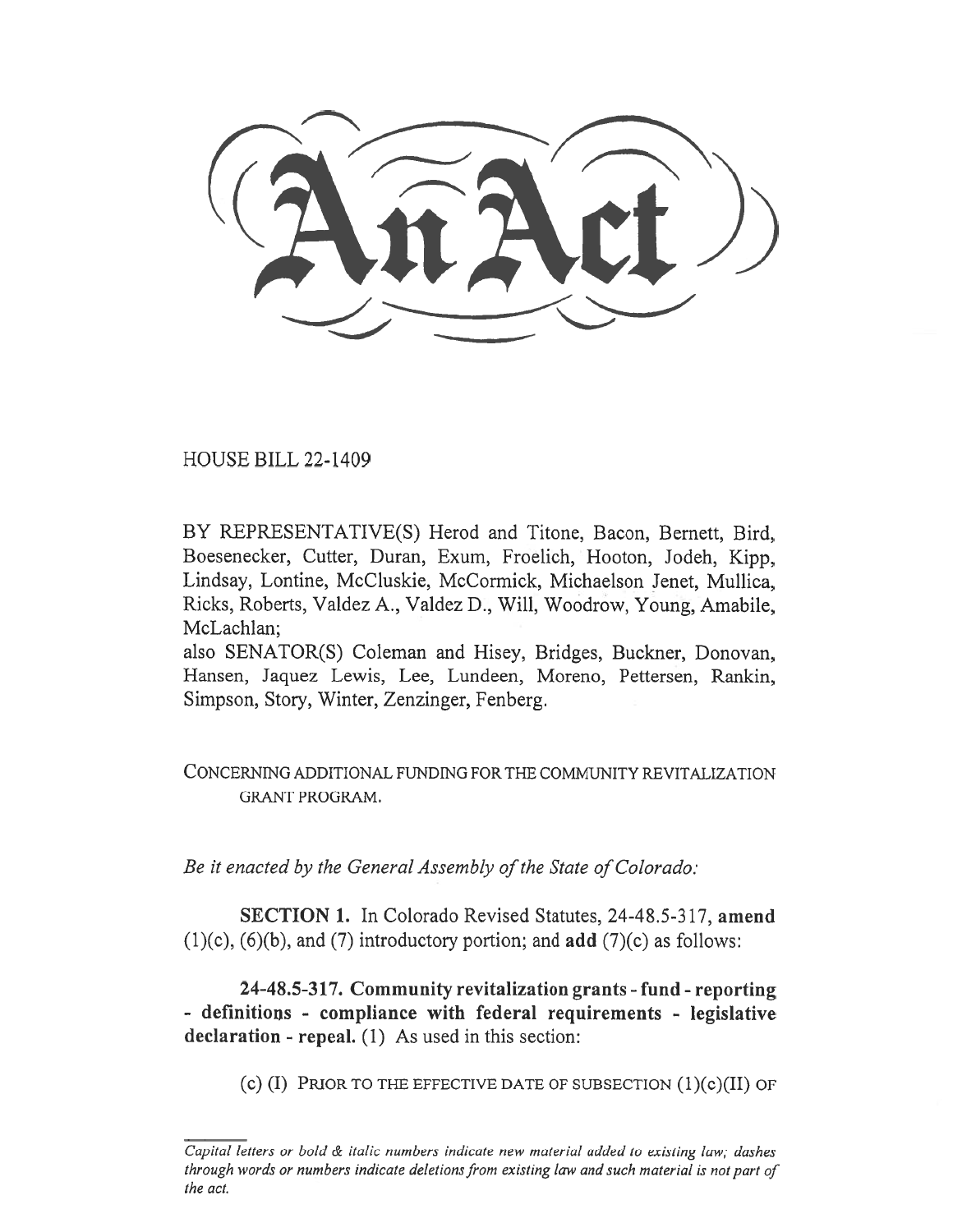THIS SECTION, "eligible recipient" means an entity that is eligible to receive a grant through the grant program and includes local governments and for-profit and nonprofit entities and organizations.

(II) ON AND AFTER THE EFFECTIVE DATE OF THIS SUBSECTION (1)(c)(II), "ELIGIBLE RECIPIENT" MEANS A PUBLIC ENTITY OR A NONPROFIT ENTITY OR ORGANIZATION THAT IS OTHERWISE ELIGIBLE TO RECEIVE A GRANT THROUGH THE GRANT PROGRAM.

(6) (b) Except as otherwise required by this subsection (6)(b), all money not expended or encumbered, and all interest earned on the investment or deposit of money in the fund, must remain in the fund and shall not revert to the general fund or any other fund at the end of any fiscal year. The money in the fund is continuously appropriated to the division for the purposes of this section. Any money in the fund not expended or encumbered by December 31, 2022, must-revert REVERTS to the general fund; EXCEPT THAT ALL MONEY IN THE FUND NOT EXPENDED OR ENCUMBERED BY DECEMBER 31, 2022, THAT WAS TRANSFERRED TO THE FUND FROM THE ECONOMIC RECOVERY AND RELIEF CASH FUND CREATED IN SECTION 24-75-228 (2)(a), REVERTS TO THE ECONOMIC RECOVERY AND RELIEF CASH FUND.

(7) On June 16, 2021, or as soon as practicable thereafter, the state treasurer shall transfer sixty-five million dollars from the general fund to the fund. ON JULY 1, 2022, THE STATE TREASURER SHALL TRANSFER TWENTY MILLION DOLLARS FROM THE ECONOMIC RECOVERY AND RELIEF CASH FUND CREATED IN SECTION 24-75-228  $(2)(a)$  TO THE FUND. The division shall use the money transferred pursuant to this subsection (7) only for:

(c) (I) THE GENERAL ASSEMBLY FINDS AND DECLARES THAT THE GRANT PROGRAM IS AN IMPORTANT GOVERNMENT SERVICE THAT EXPEDITES ECONOMIC RECOVERY AND REVITALIZES IMPORTANT ECONOMIC INFRASTRUCTURE.

(II) THE DIVISION, WITH RESPECT TO EXPENDITURES MADE FROM MONEY TRANSFERRED TO THE FUND FROM THE ECONOMIC RECOVERY AND RELIEF CASH FUND CREATED IN SECTION  $24-75-228$   $(2)(a)$ , AND ANY ELIGIBLE RECIPIENT THAT RECEIVES A GRANT THAT INCLUDES MONEY TRANSFERRED TO THE FUND FROM THE ECONOMIC RECOVERY AND RELIEF CASH FUND SHALL COMPLY WITH THE COMPLIANCE, REPORTING,

PAGE 2-HOUSE BILL 22-1409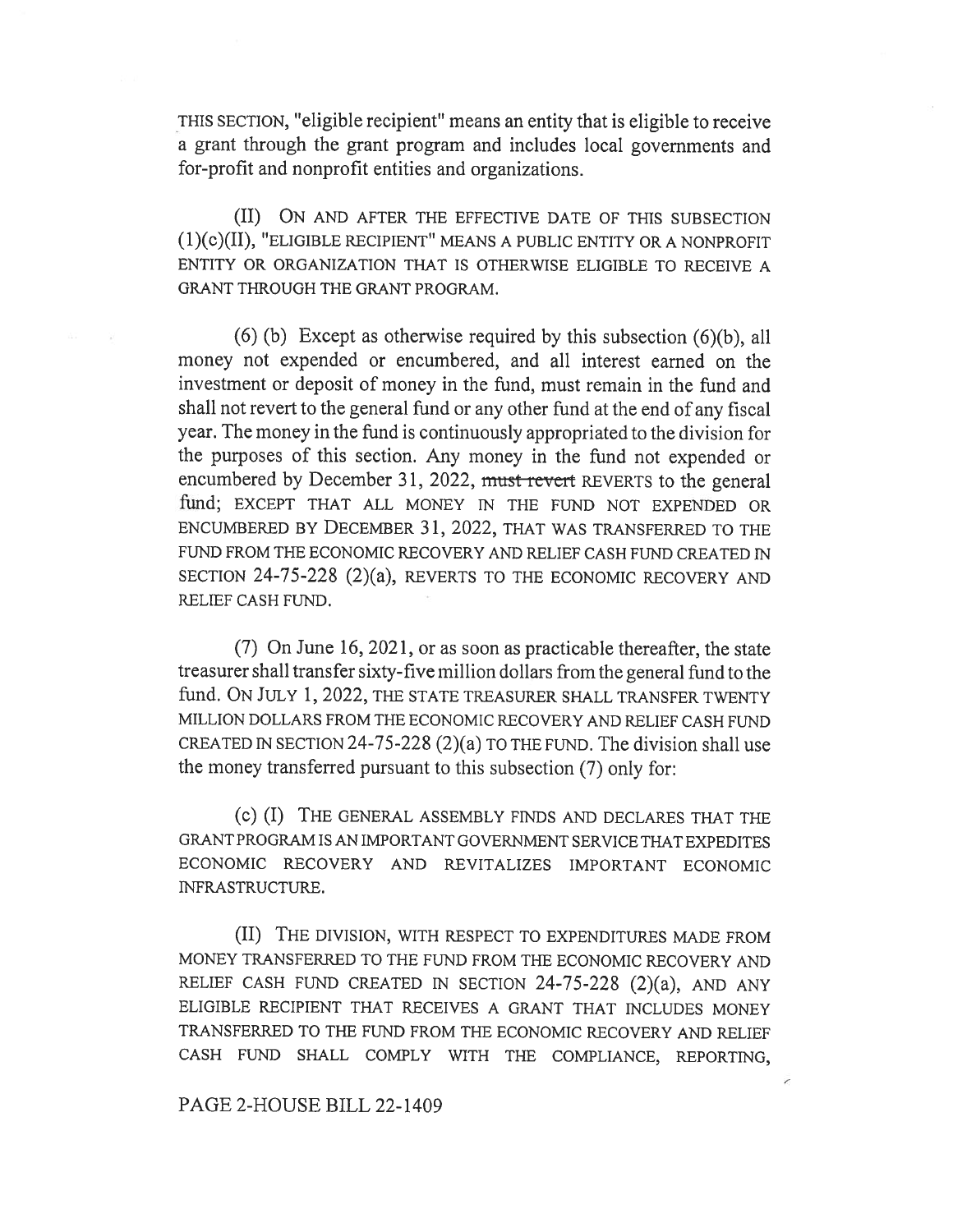RECORD-KEEPING, AND PROGRAM EVALUATION REQUIREMENTS ESTABLISHED BY THE OFFICE OF STATE PLANNING AND BUDGETING AND THE STATE CONTROLLER IN ACCORDANCE WITH SECTION 24-75-226 (5).

(III) To BE ELIGIBLE TO RECEIVE A GRANT THAT INCLUDES MONEY TRANSFERRED TO THE FUND FROM THE ECONOMIC RECOVERY AND RELIEF CASH FUND CREATED IN SECTION 24-75-228 (2)(a), AND THAT WILL BE USED WHOLLY OR PARTLY TO FUND A CAPITAL PROJECT, A GRANT APPLICANT MUST SUBMIT TO THE DIVISION A WRITTEN JUSTIFICATION AS SET FORTH IN 31 CFR 35.6 (b)(4) FOR THE CAPITAL EXPENDITURE; EXCEPT THAT THIS REQUIREMENT DOES NOT APPLY IF THE DIVISION DETERMINES THAT THE WRITTEN JUSTIFICATION IS NOT REQUIRED BASED ON HOW THE EXPENDITURES AUTHORIZED UNDER THIS SECTION WILL BE REPORTED TO THE UNITED STATES DEPARTMENT OF THE TREASURY.

SECTION 2. Safety clause. The general assembly hereby finds,